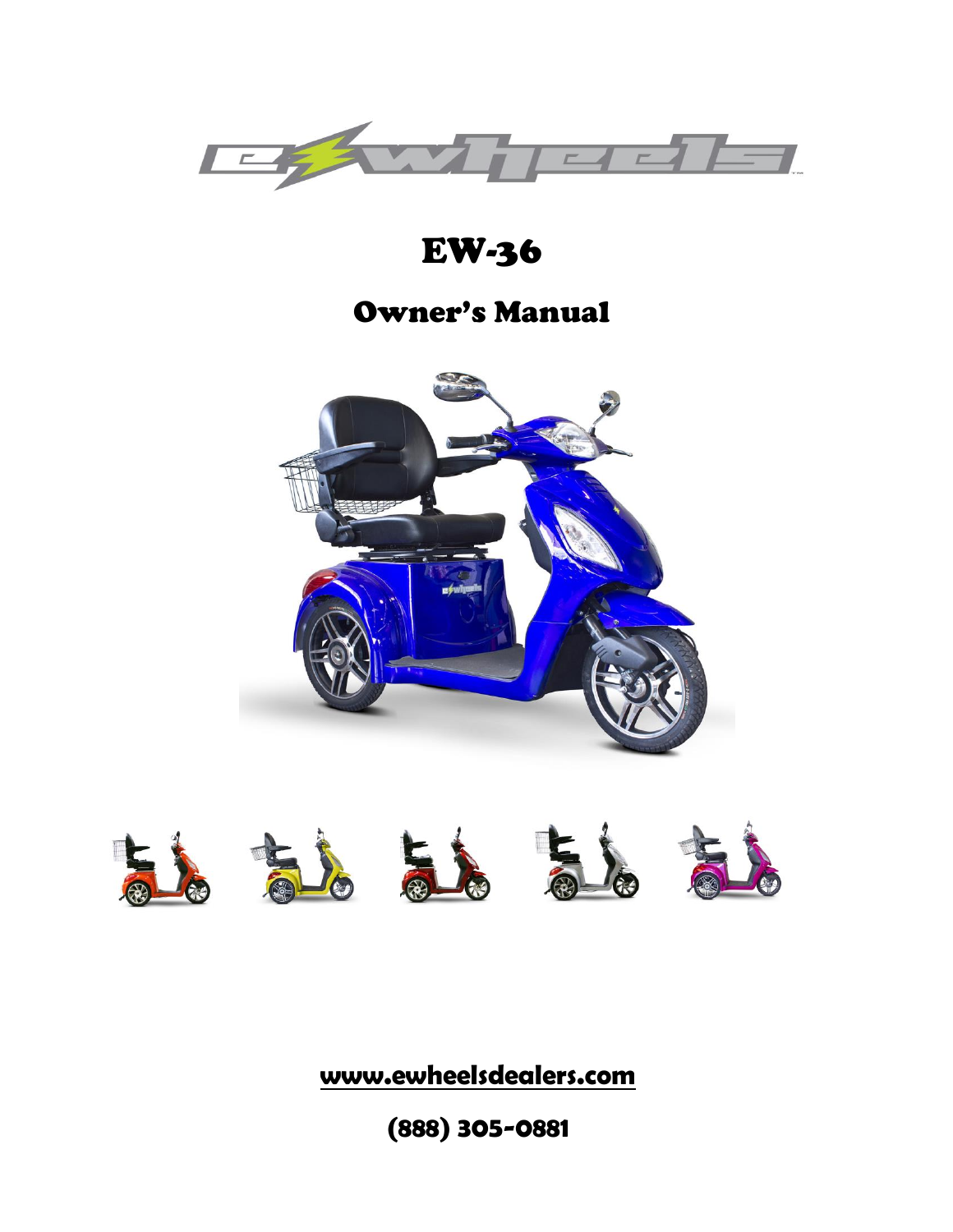## Table of Contents

| 1.  | $\overline{2}$ |
|-----|----------------|
| 2.  | $\overline{2}$ |
| 3.  | 3              |
| 4.  | 4              |
| 5.  | $5 - 7$        |
| 6.  |                |
| 7.  | 8              |
| 8.  | 9              |
| 9.  | 10             |
| 10. | 10             |
| 11. |                |
|     | 12             |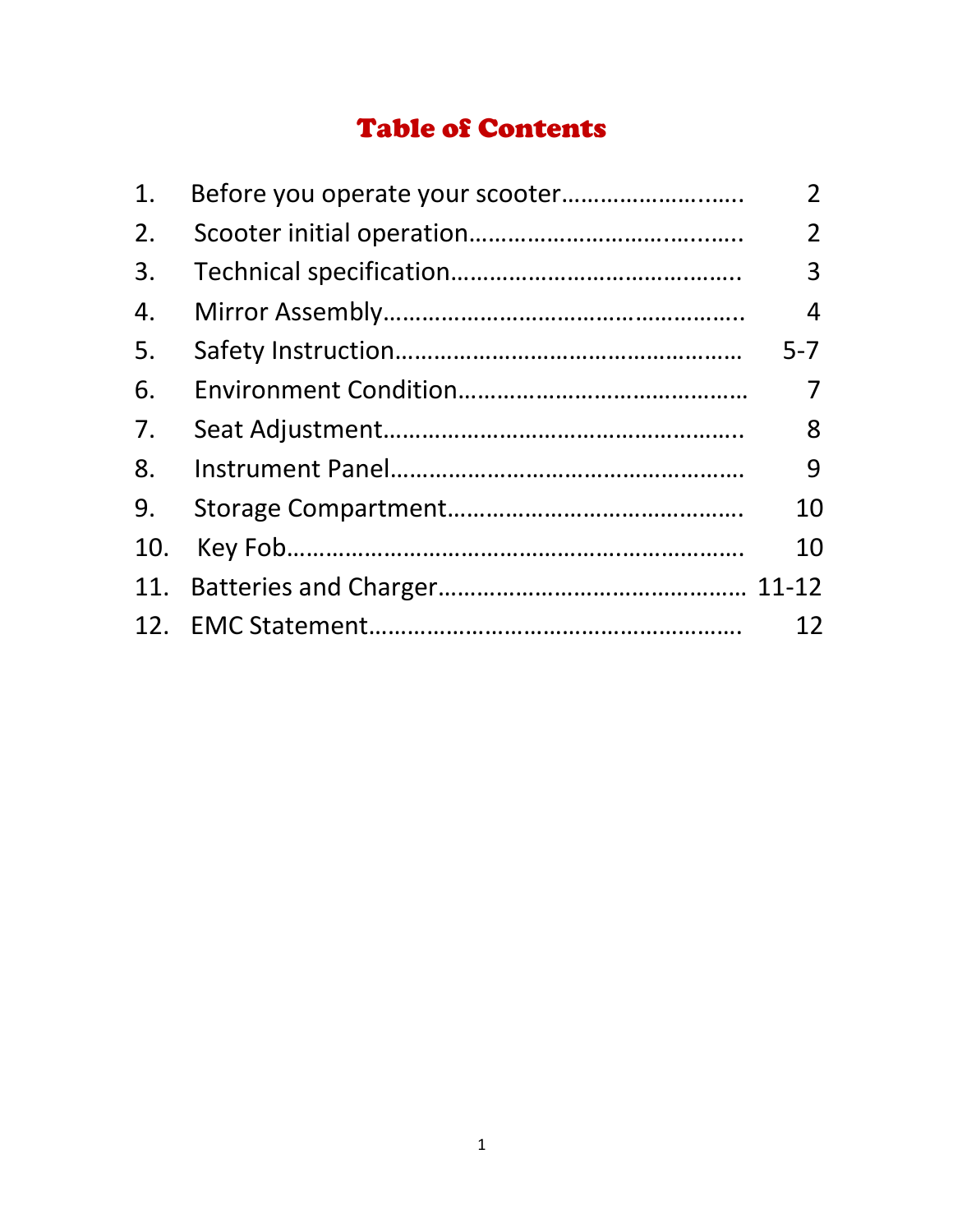## Before you operate the scooter

Locate the below listed materials in rear basket:

- Set of mirrors
- Electric charger
- Scooter Key
- Owner's manual
- Inspection Form

## **IT IS VERY IMPORTANT TO READ OWNER'S MANUAL BEFORE SCOOTER OPERATION**

Scooter Initial Operation

- Read Owner's manual
- Buckle seat belt
- Insert key into ignition (or activate scooter using key fob)
- Set variable speed dial to lowest setting
- Turn lights on
- Adjust mirrors to desired positions
- Place both hands on black hand grips
- Twist the throttle slowly with your right hand
- Enjoy the ride!
- Turn off scooter by simply turning key to off position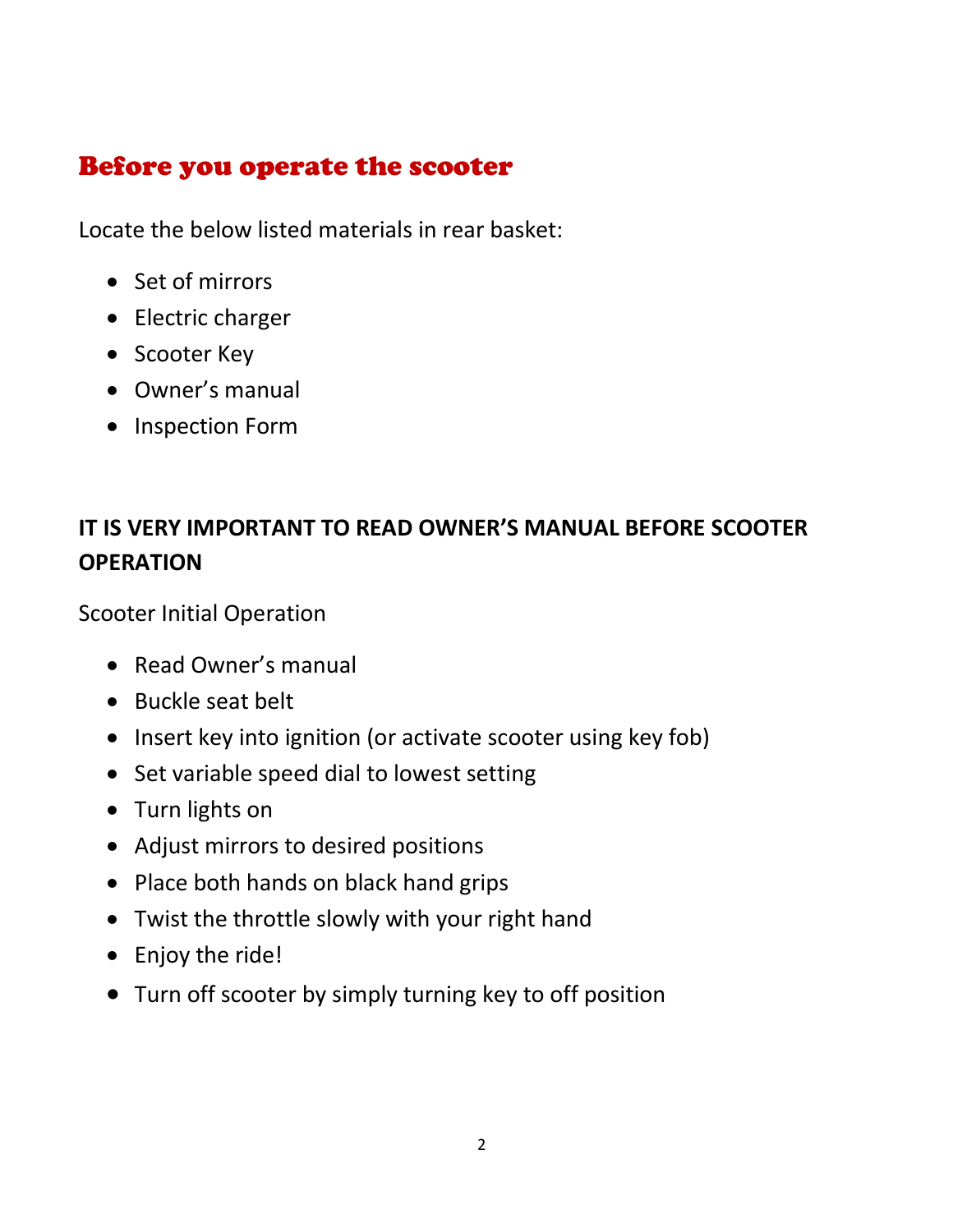# Technical Specifications

| Model                         | <b>EW-36</b>                  |  |
|-------------------------------|-------------------------------|--|
| <b>Weight Capacity</b>        | 350Lbs.                       |  |
| Seat: Type/Size               | 19''                          |  |
| Front & Rear Wheel            | $16'' \times 2.5$             |  |
| <b>Maximum Speed</b>          | 18 MPH                        |  |
| <b>Battery Specifications</b> | 48 Volt                       |  |
| <b>Battery Range</b>          | 43 Miles                      |  |
| <b>Charger Type</b>           | <b>Off Board</b>              |  |
| Motor Type                    | <b>500 Watt</b>               |  |
| <b>Drive System</b>           | <b>Brushless motor</b>        |  |
| Weight w/ Battery             | 200 lbs.                      |  |
| Length                        | 61''                          |  |
| Width                         | 29''                          |  |
| Height                        | 41''                          |  |
| <b>Ground Clearance</b>       | 10''                          |  |
| Charger                       | <b>Smart Charger included</b> |  |
| Throttle Type                 | <b>Variable Speed Control</b> |  |
| <b>Key Start</b>              | Yes                           |  |
| <b>Braking System</b>         | Front & Rear braking system   |  |
| <b>Battery Indicator</b>      | Yes                           |  |
| <b>Storage Basket</b>         | Yes                           |  |
| <b>Shock Absorber</b>         | (2) Rear shock absorber       |  |
| <b>Front Suspension</b>       | <b>Shock Absorber-front</b>   |  |
| Alarm                         | Anti-theft                    |  |
| <b>Electric Light</b>         | Yes                           |  |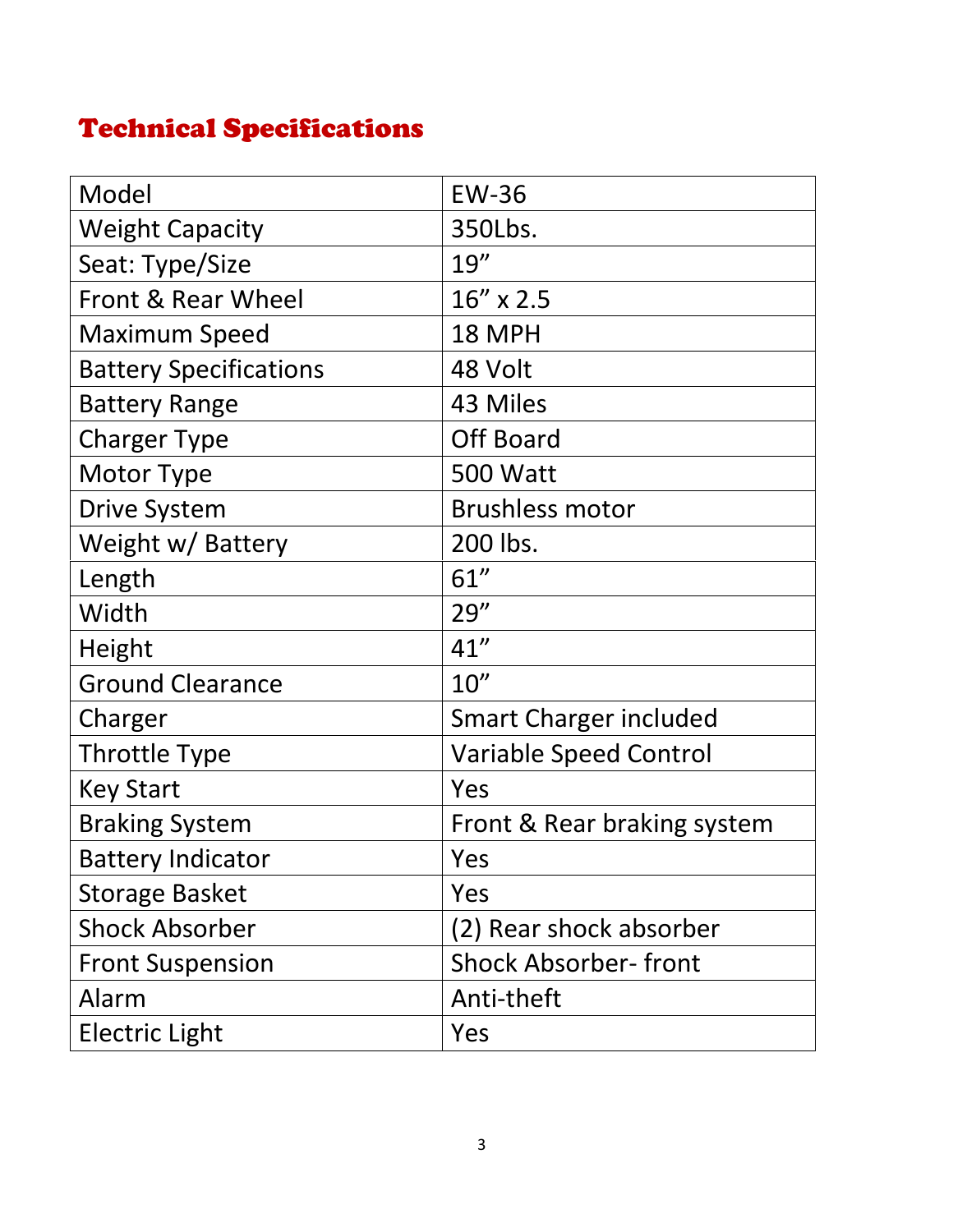## Mirror Assembly

Your power scooter is shipped partially disassembled for protection during shipping. After unpacking, please check whether you have received the following main components as our standard specification (See Fig 1)

1. Mirrors



To attach the mirrors simply place each mirror threaded end into the mirror post. Turn mirror clockwise and fasten mirror to scooter.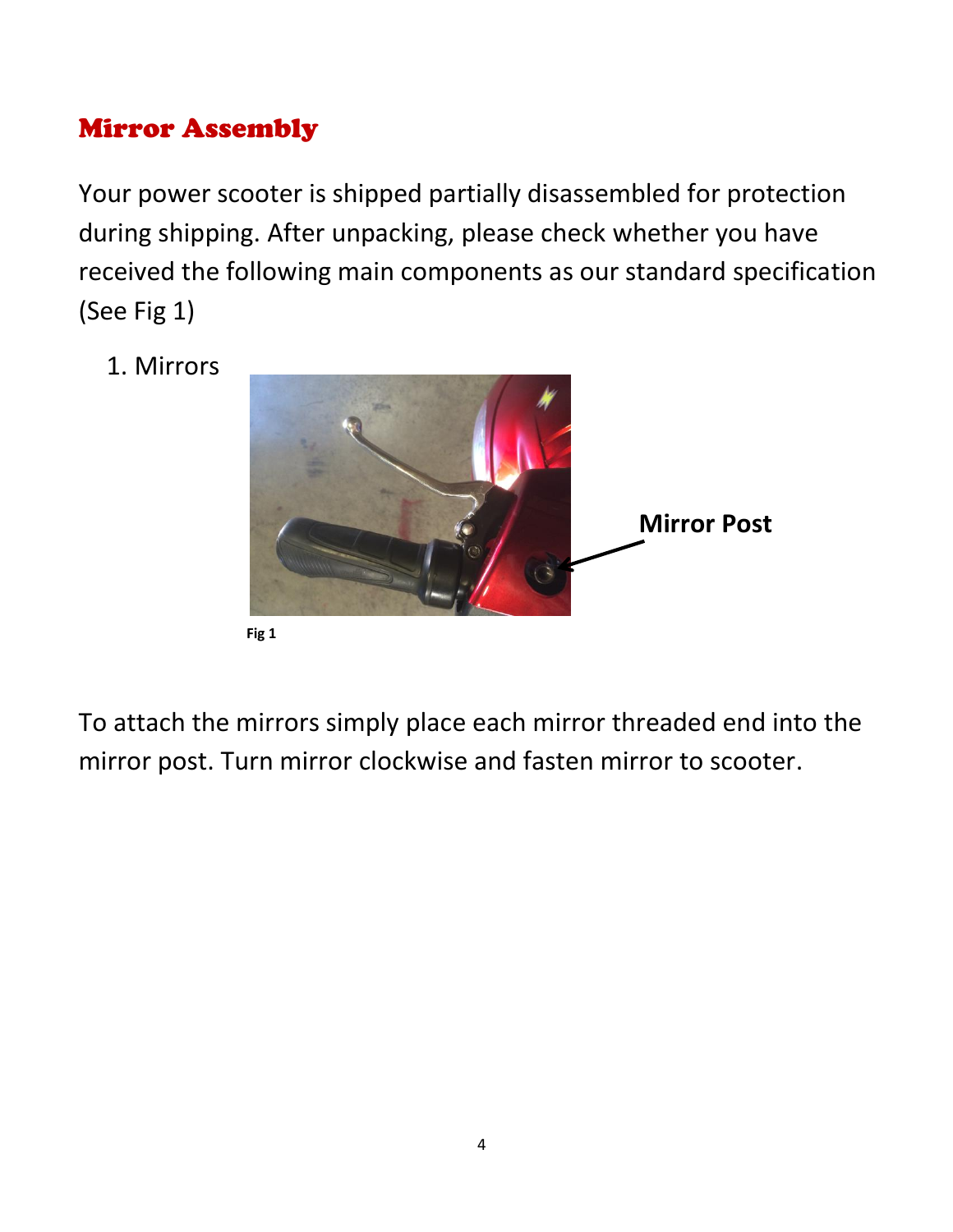#### **Operation of Scooter:**

- 1. To prevent injury to yourself or others, always ensure that the power is switched off when getting on or off the scooter.
- **2.** Always check that the variable speed control is set to the desired speed setting.



3. Always check you have selected the correct forward or reverse button when about to drive.



- 4. Always reduce your speed when making sharp turns.
- 5. Do not switch off the power when the scooter is still moving forward
- 6. Use 12 volt batteries only.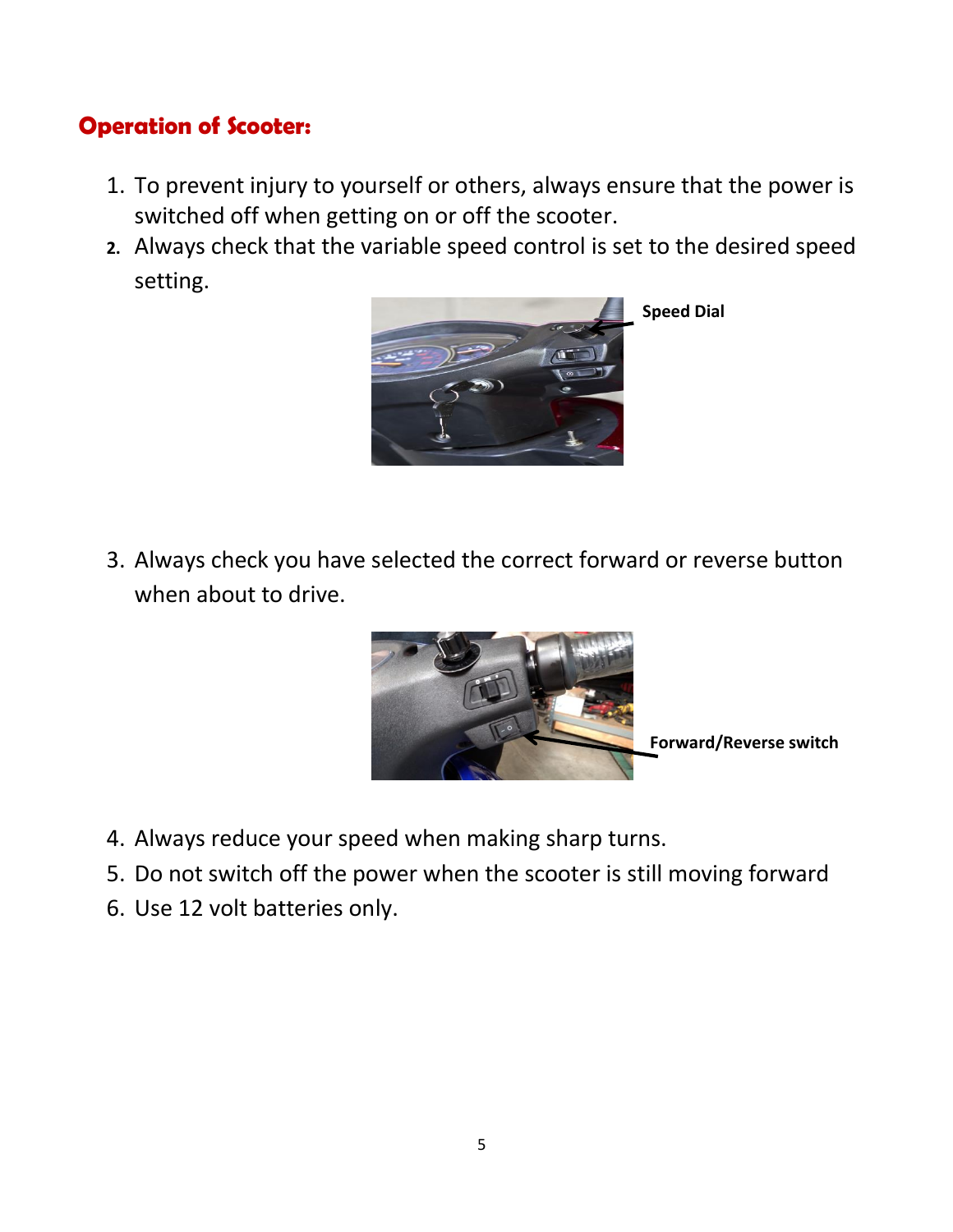### **Ramps and Curbs**

- 1. Also check that ramp surface is roughened to prevent slipping. Never drive across a slope or turn sharply on a slope.
- 2. When driving up curbs, always check the height of the curb to ensure that it does not exceed 4" height.

### **General**

- 1. Always use a seatbelt, and keep your feet on the scooter all the time.
- 2. Do not exceed weight capacity of 350lbs.
- 3. Do not attempt to lift or move a power scooter by any of its removable parts. Personal injury and damage to the power chair may result.
- 4. Never try to use your scooter beyond its limitations as described in the manual.
- 5. Do not operate your vehicle if it is not functioning properly.
- 6. Do not connect any electrical or mechanical device to the scooter. Failure to obey this instruction may result in injury and will void the warranty.

## **Use While Under the Influence of Medication or Alcohol**

- 1. Check with your physician if you are taking any medication that may affect your ability to operate your powered scooter safely.
- 2. Do not operate your scooter while you are under the influence of alcohol as this may impair your ability to operate your power scooter in a safe manner.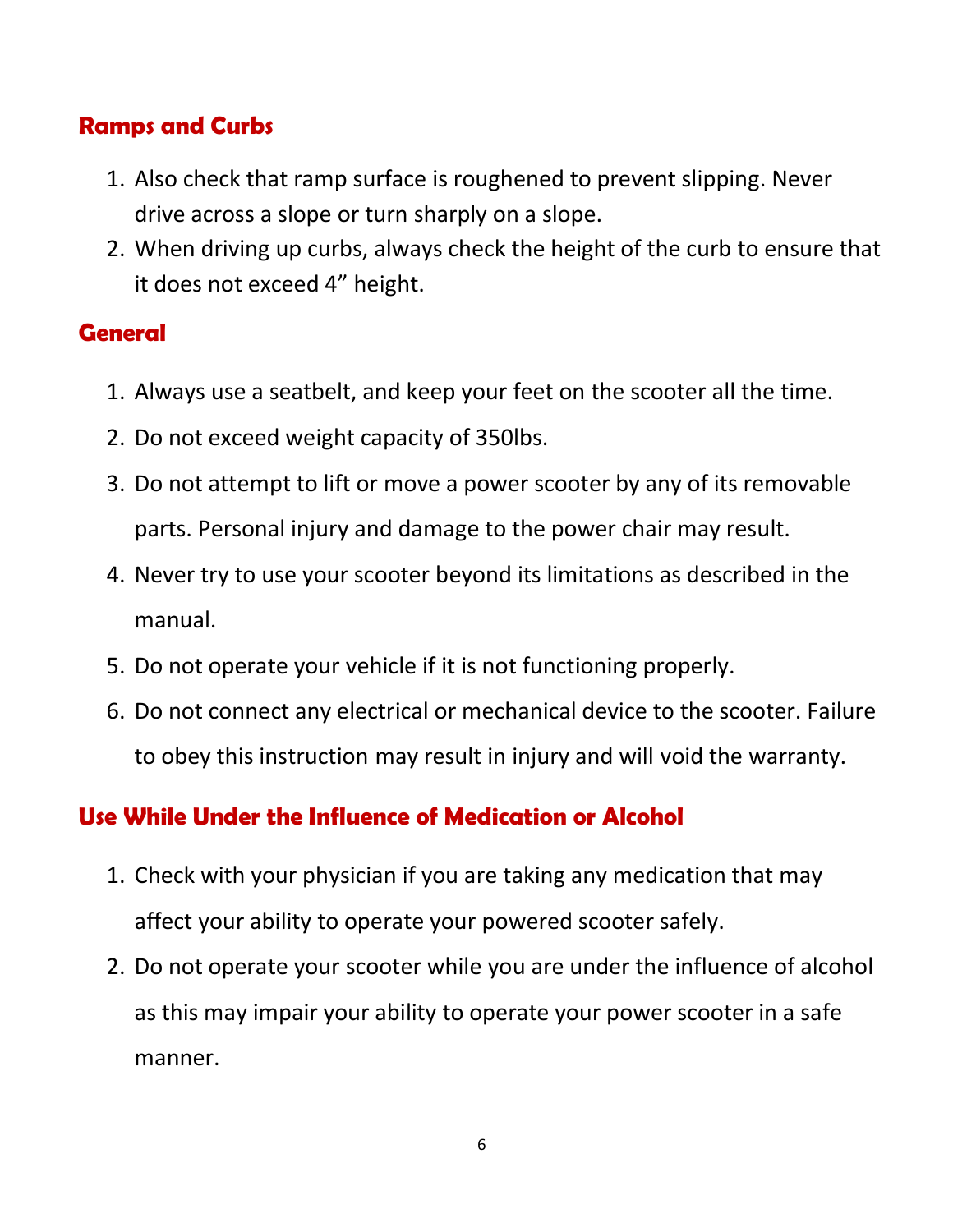## **Environment Condition**

#### **Rain, Sleet and Snow**

If exposed to water, your power scooter is susceptible to damage to electronic or mechanical components. Water can cause electronic malfunction or promote premature corrosion of electrical components and frame.

#### **Warranty**

For valid warranty claims E-Wheels will, at their discretion, replace/repair/refund items mutually agreed to be defective.

E-Wheels warranty as following:

- 1. Frame: (3) Year limited warranty
- 2. Electronic components: (1) Year limited warranty
- 3. Controllers: (1) Year limited warranty
- 4. Batteries: Not warranted
- 5. Consumables: Wheel Tires, arm pads and seat cushions: Not warranted
- 6. Labor costs are NOT covered by warranty

Any damage or defect of any nature occurring from the misuse of the product is not to be covered. The warranty is to start from the date of arrival of our product.

## **Seat Adjustment**

1. Locate forward/reverse seat handle located under the seat



 $\overline{I}$ 

**Forward/Reverse Handle**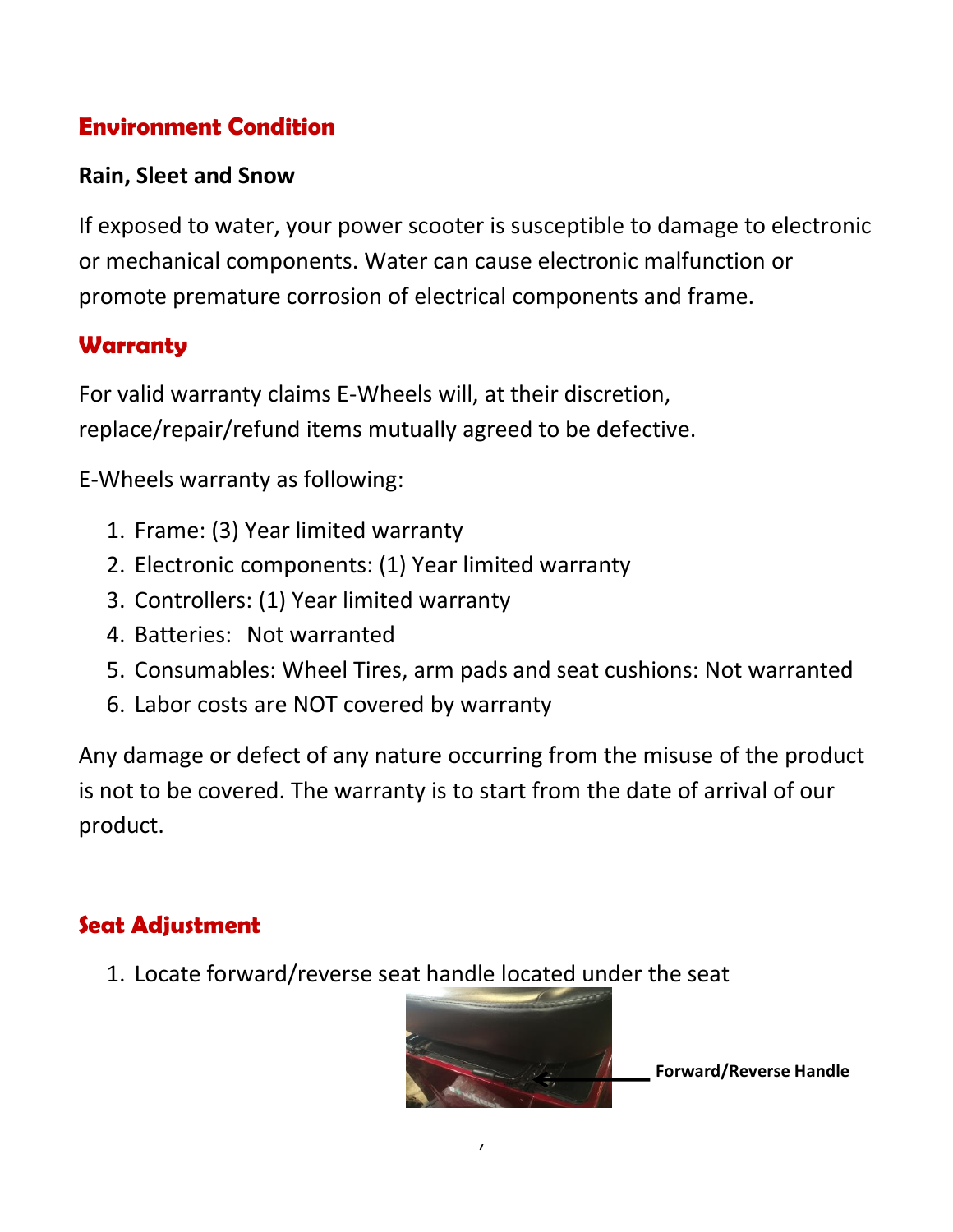2. Locate the reclining seat lever located on side of seat.



Seat arm rest can be in an upright position or a down position.

#### **Instrument Panel**

Speedometer and Battery level indicator

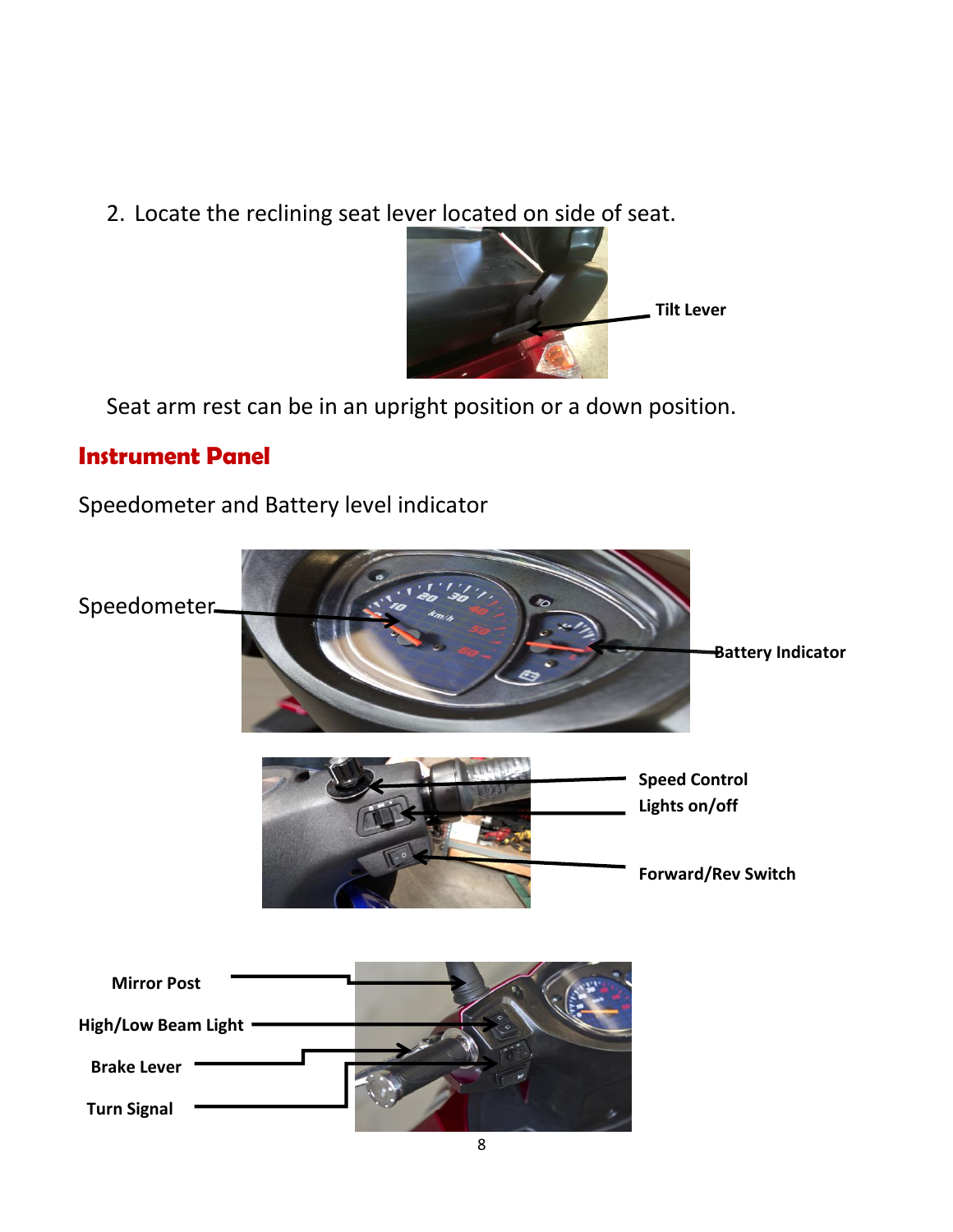Insert Key into lock mechanism (as shown above) and turn while lifting so seat will lift and tilt forward to gain access to storage compartment and master fuse shut off.



#### **Key Fob**

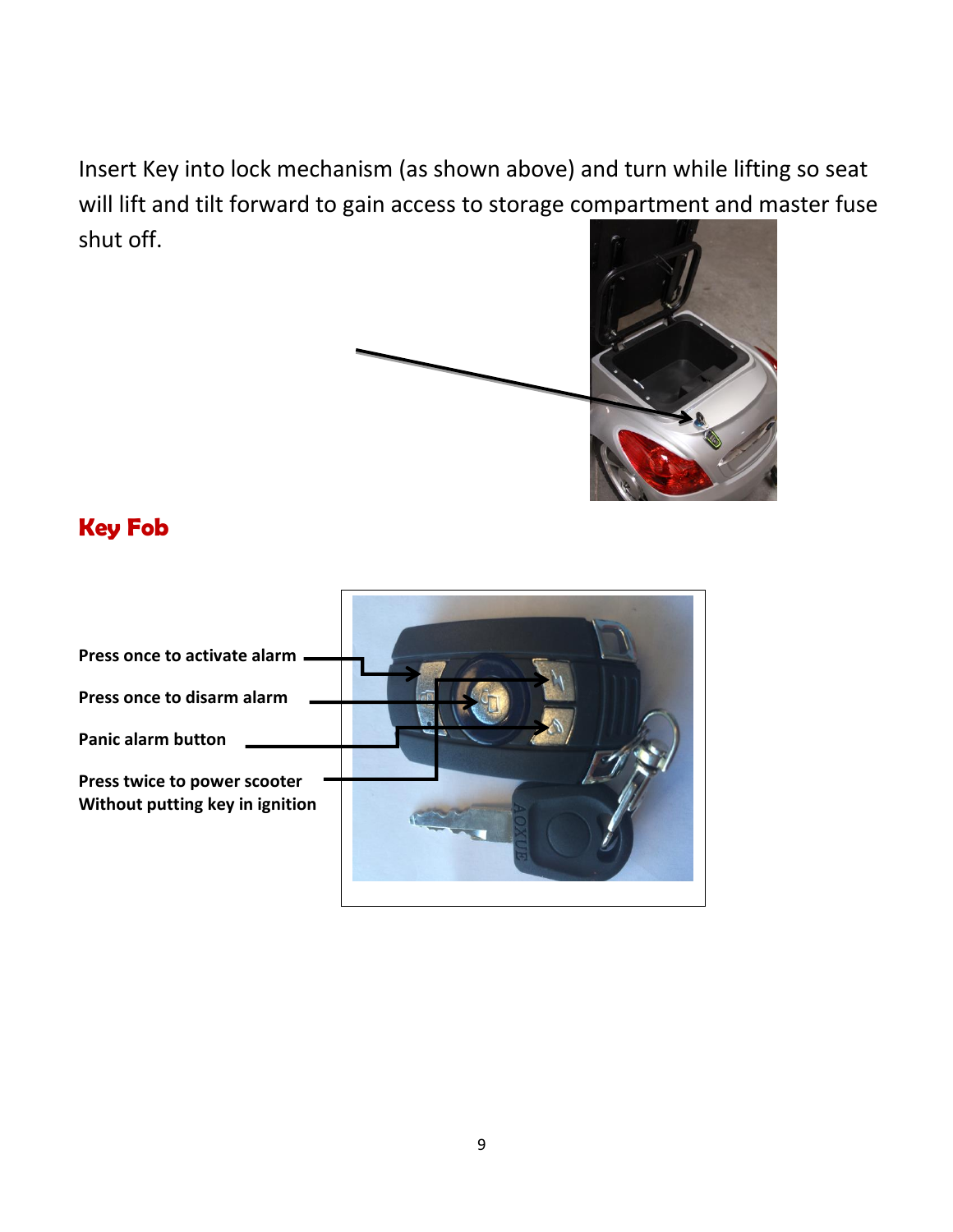#### **Batteries and Charger**

We recommend that you use deep-cycle batteries that are sealed and maintenance free for your power scooter. Lead acid (SLA) and gel cell are Deep cycle batteries that are similar in performance. Deep-cycle batteries are specifically designed to provide power, drain down, and then accept a relatively quick charge. Lead acid batteries should be charged as often as possible.

Specification of the battery that we recommend: Type: Deep Cycle Sealed lead acid or gel cell Size: 20 AH Voltage: 12 V Each (4) totals Amp Hours: 80 Amp Hours

Depending on the use, terrain and driving conditions, the batteries will provide a range of 43 miles of travel. However, even if the power scooter is not in use we recommend that the batteries be charged periodically.

Note:

- Do not use any automotive batteries, they are not designed to handle a long, deep discharge and are unsafe for use in power scooter.
- The useful life of a battery is quite often a reflection of the care it receives.
- Always charge your batteries in well ventilated areas
- The charger is intended for indoor use only.
- For maximum performance, it is recommended that you replace both batteries at the same time if the batteries are weak.
- If the vehicle will not be used for a long period of time. Arrange to have batteries recharged at least once every month to avoid deterioration of the batteries.

Recharge Battery only when the key is in off position and when indicator is showing low status this confirms battery needs recharge.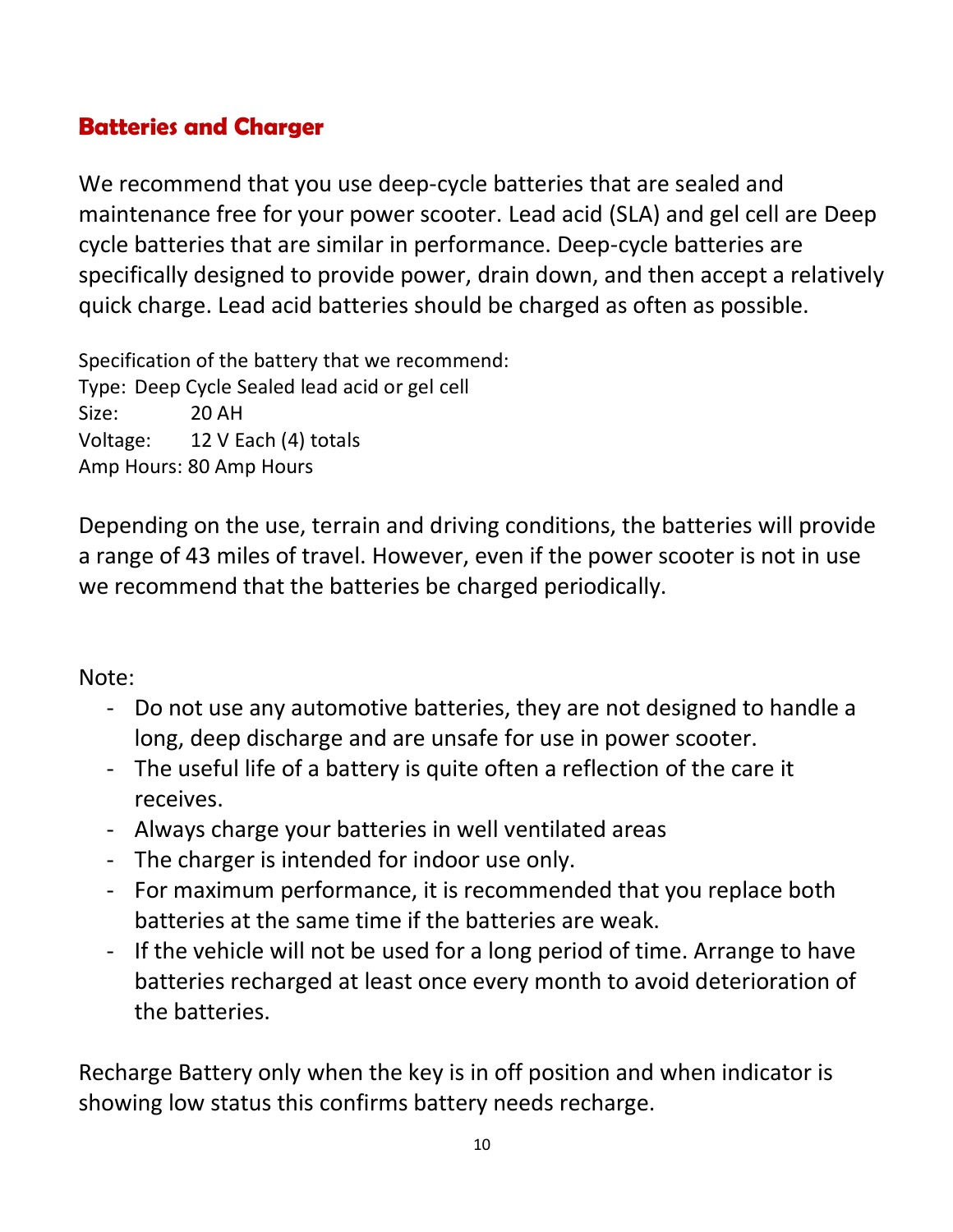#### **Charger Use**

- 1. Plug charger into Electric wall outlet
- 2. Insert charger port into scooter charging plug in located directly in front of scooter main body directly under seat.
- 3. Red charger light indicates scooter is charging
- 4. Green charger light indicated scooter is fully charged.

## **EMC Statements**

This portion of the content will provide the user with basic information that describes the problems with EMI, known sources of EMI, protective measures either to lessen the possibility or exposure or to minimize the degree of exposure, and suggested action should unexpected or erratic movement occur. Caution: It is very important that you read this information regarding the possible effects of electromagnetic interference on your electric.

■ ELECTROMAGNETIC INTERFERENCE (EMI) FROM RADIO WAVE

SOURCES electric vehicle may be susceptible to electromagnetic interference (EMI), which is interfering electromagnetic energy (EM) emitted from sources such as radio stations, TV stations, amateur radio (HAM) transmitters, two-way radios, and cellular phones. The interference (from radio wave sources) can cause the powered vehicle to release its brakes, move by itself, or move in unintended directions. It can also permanently damage the powered vehicle's control system. The intensity of the interfering EM energy can be measured in volts per meter (V/m). Each powered vehicle can resist EMI up to certain intensity. This is called its "immunity level". The higher the immunity level the greater the protection. At this time, current technology is capable of achieving at least a 20 V/m immunity level, which would provide useful protection from the more common sources of radiated EMI.

This powered vehicle model as shipped, with no further modification, has an immunity level of 20 V/m without any accessories.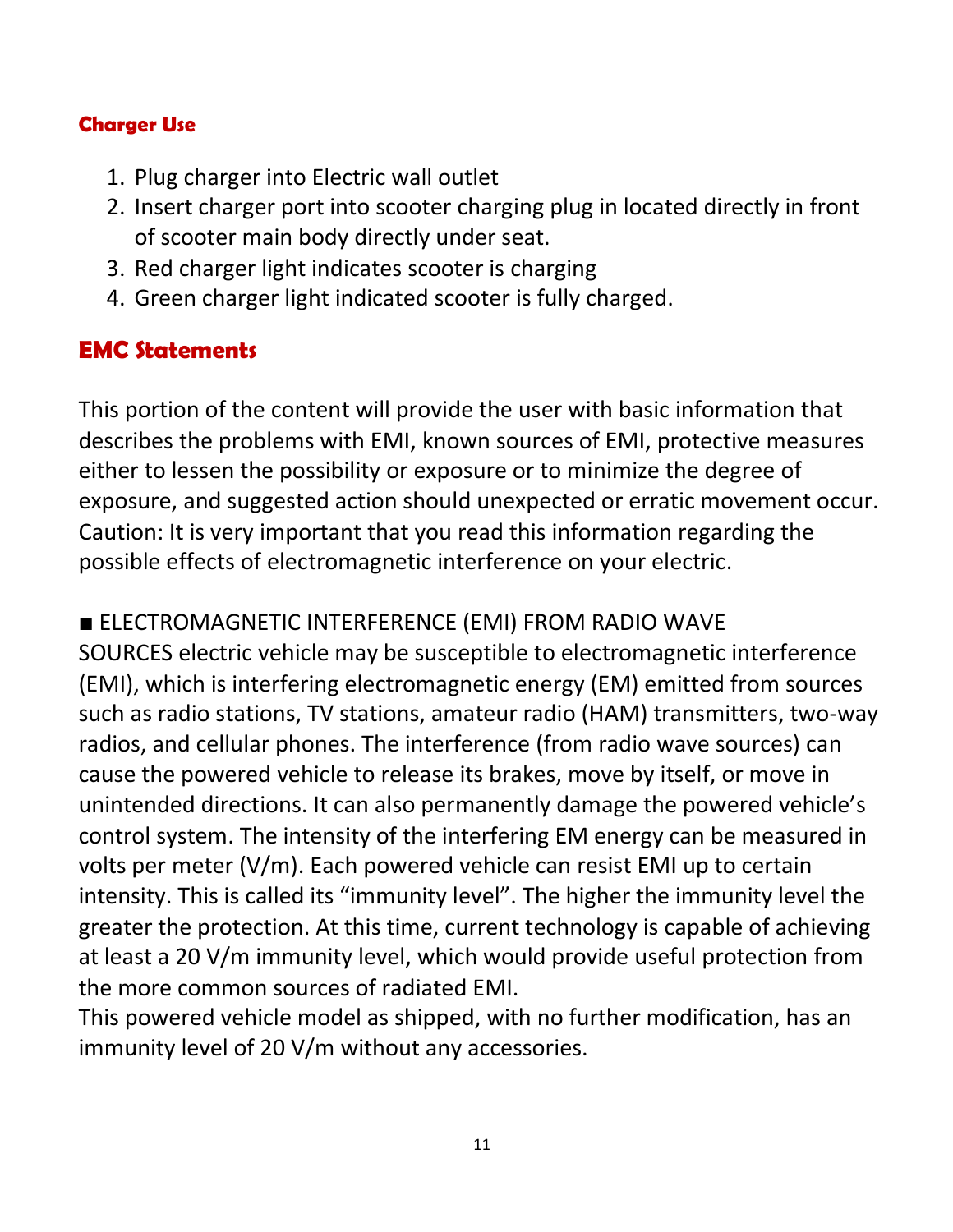There are a number of sources of relatively intense electromagnetic fields in the everyday environment. Some of these sources are obvious and easy to avoid. Others are not apparent and exposure is unavoidable. However, we believe that by following the warning listed below, your risk to EMI will be minimized.

The sources of radiated EMI can be broadly classified into three types:

1. Hand-held portable transceivers (transmitter-receivers with the antenna mounted directly on the transmitting unit.

Examples include: citizens band (CB) radios, "walkie talkie", security, fire, and police transceivers, cellular telephones and other personal communication devices.

Note: some cellular telephones and similar transmit signal while they are ON, even when not being used; 24 Medium-range mobile transceivers, such as those used in police cars, fire trucks, ambulances and taxis. These usually have the antenna mounted on the outside of the vehicle; and

2. Long-range transmitters and transceivers, such as commercial broadcast Transmitter (radio and TV broadcast antenna towers) and amateur (HAM) radios.

Note: Other types of hand-held devices, such as cordless phones, laptop Computers, AM/FM radios, TV sets, CD player, and cassette players, and small appliances, such as electric shavers and hair dryers, so far as we know, are not Likely to cause EMI problems to your powered vehicle.

### ■ POWERED VEHICLE ELECTROMAGNETIC INTERFERENCE (EMI)

Because EM energy rapidly becomes more intense as one move closer to the transmitting antenna (source), the EM fields from hand-held radio wave sources (transceivers) are of special concern. It is possible to unintentionally bring high levels of EM energy closer to the powered vehicle's vehicle movement and braking.